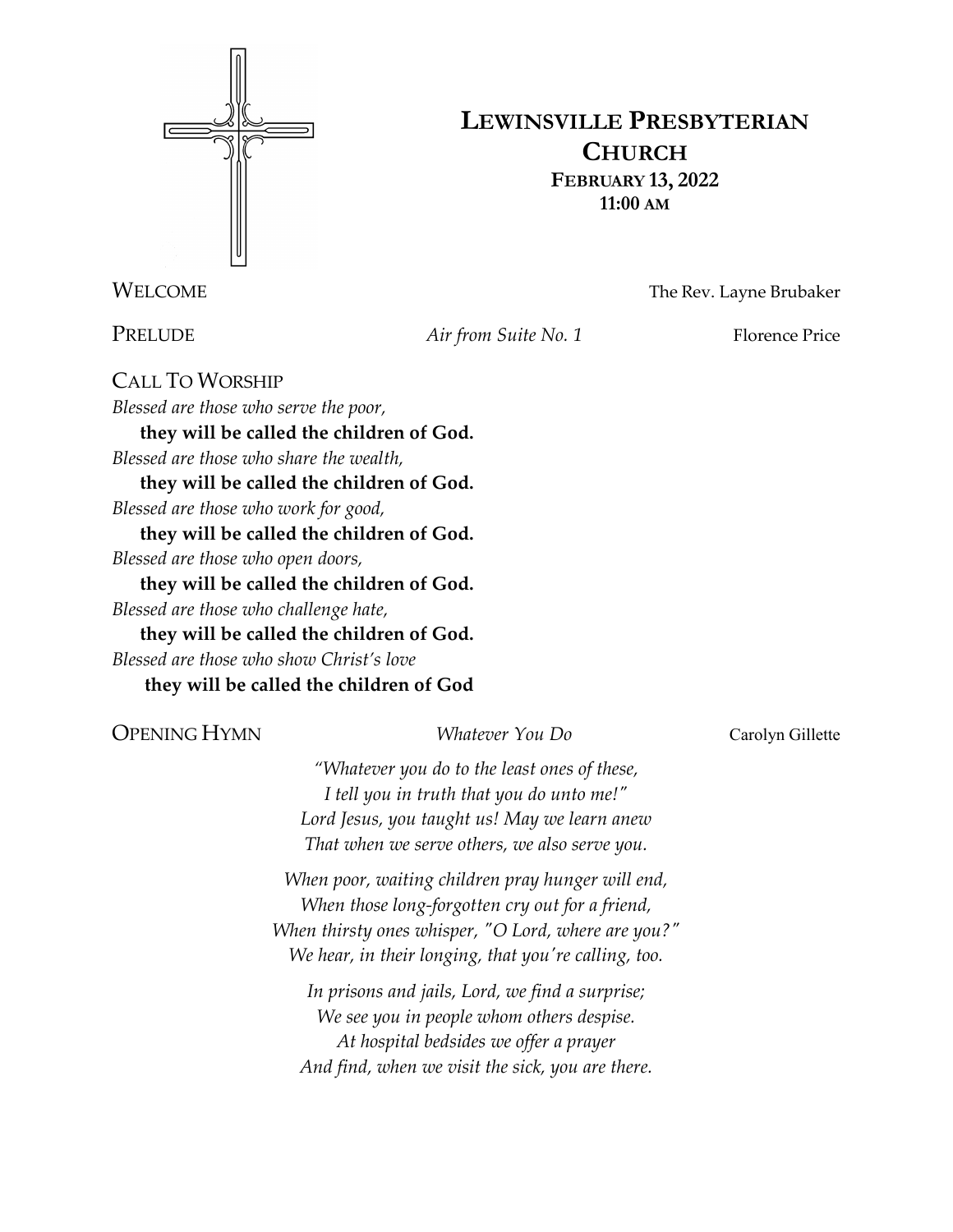*When we reach to others in flood-stricken lands And offer our hearts there, and offer our hands, We notice, Lord Jesus, the gift of your grace: We see, in the crowds of the suffering, your face.*

*"Lord, when did we see you?" Your teaching is clear That when we serve others, we're serving you here. And when your church heeds you and helps those in pain, Then out of the chaos, hope rises again.*

### CALL TO CONFESSION

### **CONFESSION**

**Merciful God, we confess that we have wandered from your way of truth and life. You call us to share all that we have and work together for the common good, but we hoard up treasures for ourselves and deny others their daily bread. You call us to set the captives free and seek justice for the oppressed, but we live in fear of our neighbors and hide ourselves from our own kind. You call us to walk in newness of life and to be witnesses to the resurrection, but we dwell in the valley of dry bones and keep silent about your saving love. Forgive us, God of grace. Set us free from sin, death and fear so that we may serve you with gladness; through Jesus Christ our Lord.**

### ASSURANCE OF FORGIVENESS

RESPONSE *Jesus, Be With Us (a hymn for Matthew 25 churches of the PCUSA)*

> *[Refrain] Jesus, be with us; help us each day To follow the gospel and live as we pray. Send us your Spirit, and show us the way Jesus, be with us today*

*Where there is hatred because of our skin, break down the walls of our fear Jesus be with us to save us from sin. In your great love, draw us near. [Refrain]*

CHILDREN'S MESSAGE

**SCRIPTURE READINGS** *Micah 6:1-8* Rachel Russell

*Matthew 25:31-40*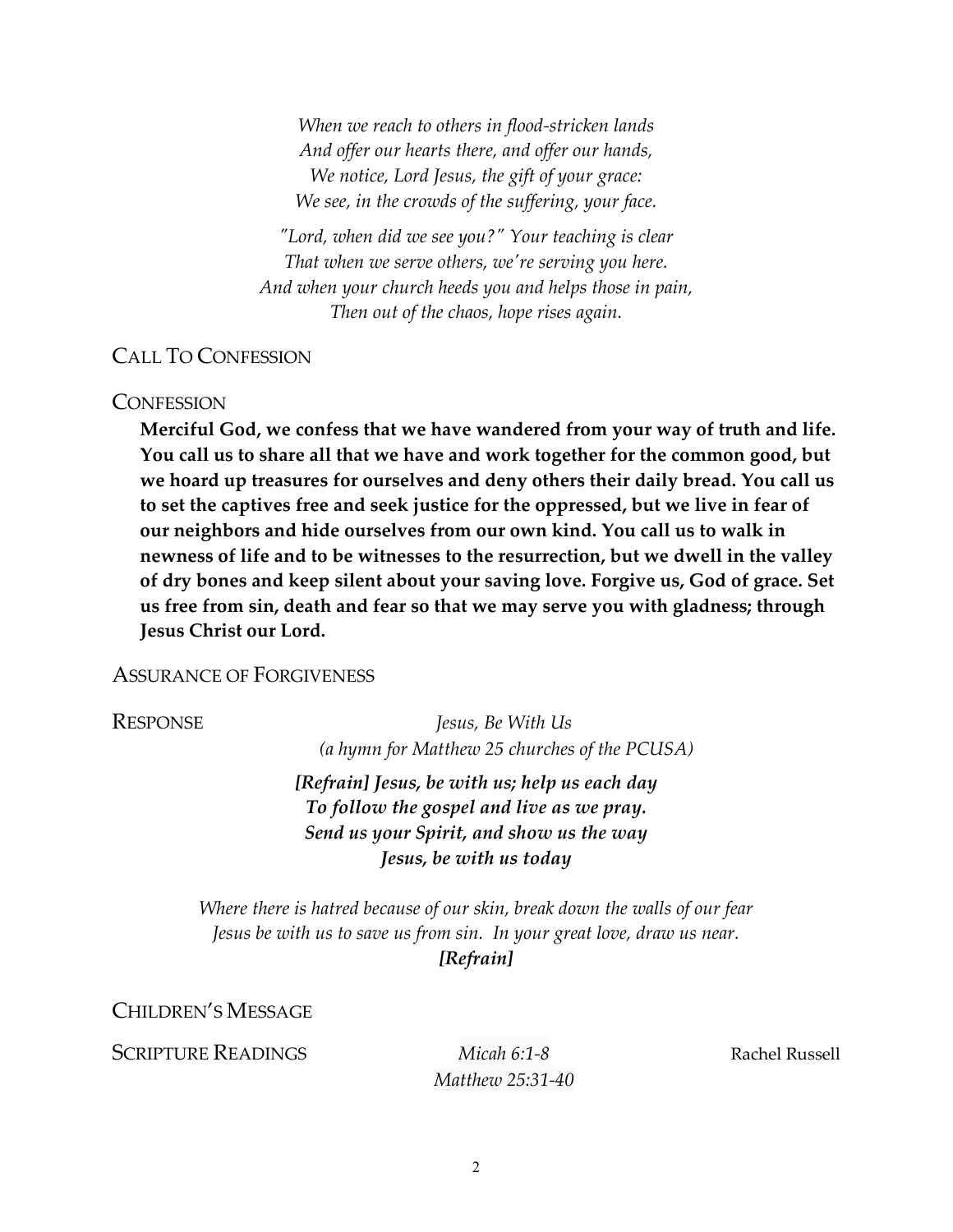SERMON *Am I A Sheep?* The Rev. Layne Brubaker

**SERMON HYMN** *Like a Mother Who Has Borne us AUSTIN* 

*Like a mother who has borne us, held us close in her delight, fed us freely from her body, God has called us into life.*

*Like a father who has taught us, grasped our hand and been our guide, lifted us and healed our sorrows, God has walked with us in life.*

*Though as children we have wandered, placed our trust in power and might, left behind our brothers, sisters, God still calls us into life.*

*When we offer food and comfort, grasp our neighbor's hand in love, tread the path of peace and justice, God still walks with us in life.*

AFFIRMATION OF FAITH *excerpts from The Brief Statement of Faith*

**We trust in Jesus Christ fully human, fully God. Jesus proclaimed the reign of God: preaching good news to the poor and release to the captives. We trust in God, whom Jesus called Abba, Father. In sovereign love God created the world good and makes everyone equally in God's image to live as one community. We trust in God the Holy Spirit, everywhere the giver and renewer of life. The Spirit justifies us by grace through faith and binds us together with all believers in the one body of Christ, the Church. With believers in every time and place, we rejoice that nothing in life or in death can separate us from the love of God in Jesus Christ our Lord.**

MINUTE FOR MISSION - THE SOUPER BOWL OF CARING Jackie Hager

INVITATION TO OFFERING

OFFERTORY *The 23rd Psalm* Bobby McFerrin

*The Lord is my Shepherd, I have all I need She makes me lie down in green meadows Beside the still waters, She will lead She restores my soul, She rights my wrongs She leads me in a path of good things And fills my heart with songs. Even though I walk, through a dark and dreary land There is nothing that can shake me She has said She won't forsake me I'm in her hand*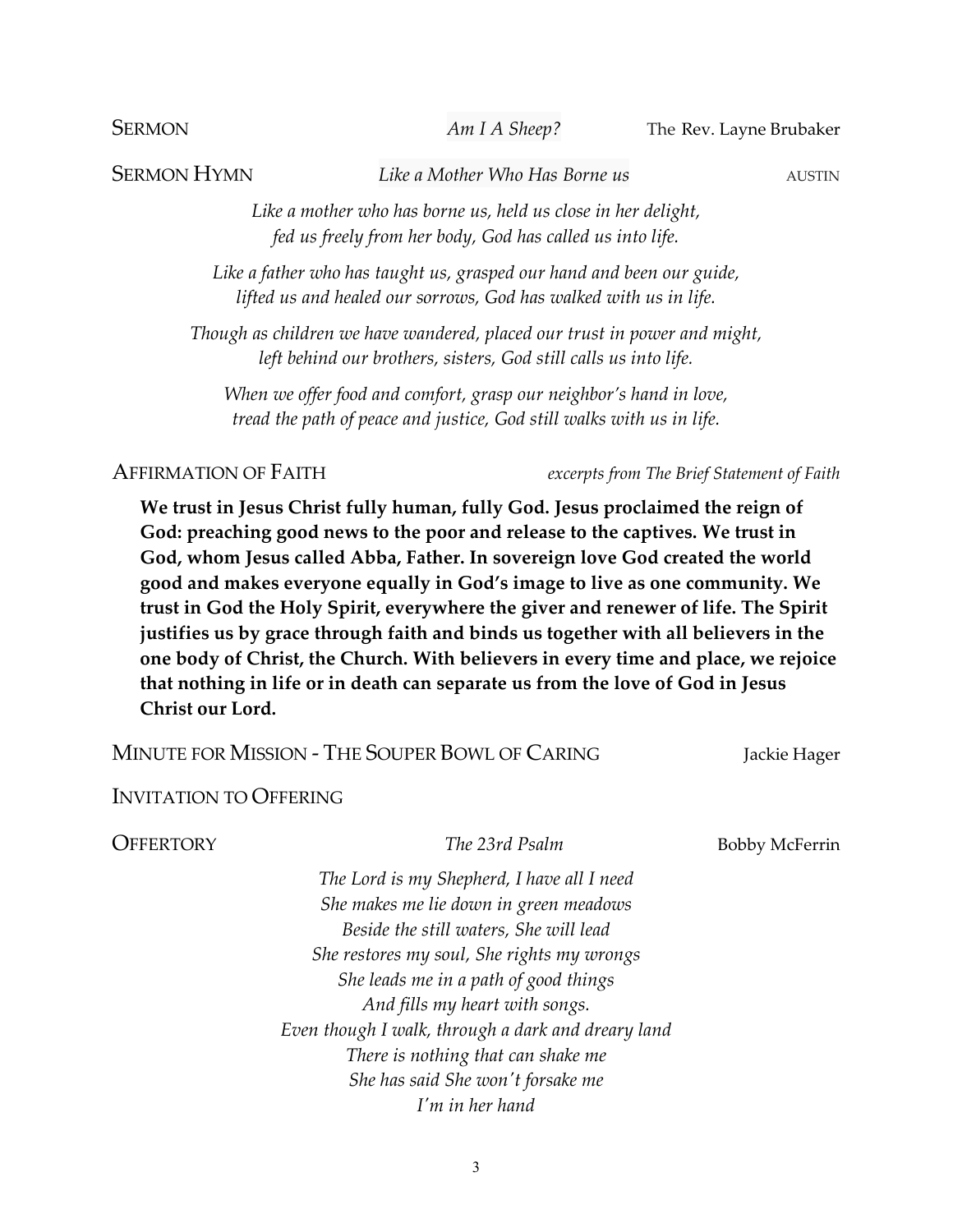*She sets a table before me, in the presence of my foes She anoints my head with oil And my cup overflows Surely, surely goodness and kindness will follow me All the days of my life And I will live in her house Forever, forever and ever Glory be to our Mother, and Daughter And to the Holy of Holies As it was in the beginning, is now and ever shall be World, without end Amen.*

RESPONSE *Goodness Is Stronger than Evil* GOODNESS IS STRONGER

*Goodness is stronger than evil; love is stronger than hate; light is stronger than darkness; life is stronger than death. Victory is ours; victory is ours Oh, victory is ours; victory is through God who loves us, us. ours through God who loves us, us.* 

PRAYERS OF THE PEOPLE AND THE LORD'S PRAYER (sung) *Lift Every Voice, 263*

*Our Father, in Heaven, hallowed be your name. Your kingdom come, your will be done, on earth as in heaven. Give us today our daily bread; and forgive us our sins, as we forgive those who sin against us. Save us from the time of trial, and deliver us from evil. For the kingdom, the power and the glory are yours, now and forever. Amen.*

### FOLLOWING CHRIST INTO THE WORLD

**CLOSING HYMN** *What Does the Lord Require of you MOON What does the Lord require of you? What does the Lord require of you? Justice, kindness, walk humbly with your God. To seek justice and love kindness and walk humbly with your God.*

**BLESSING** 

POSTLUDE *What a Friend We Have in Jesus!* William Bolcom

*Parts of today's worship are drawn from the PCUSA Matthew 25 Resource Page* Participating in the worship service: The Rev. Layne Brubaker John Nothaft, Director of Music Ministries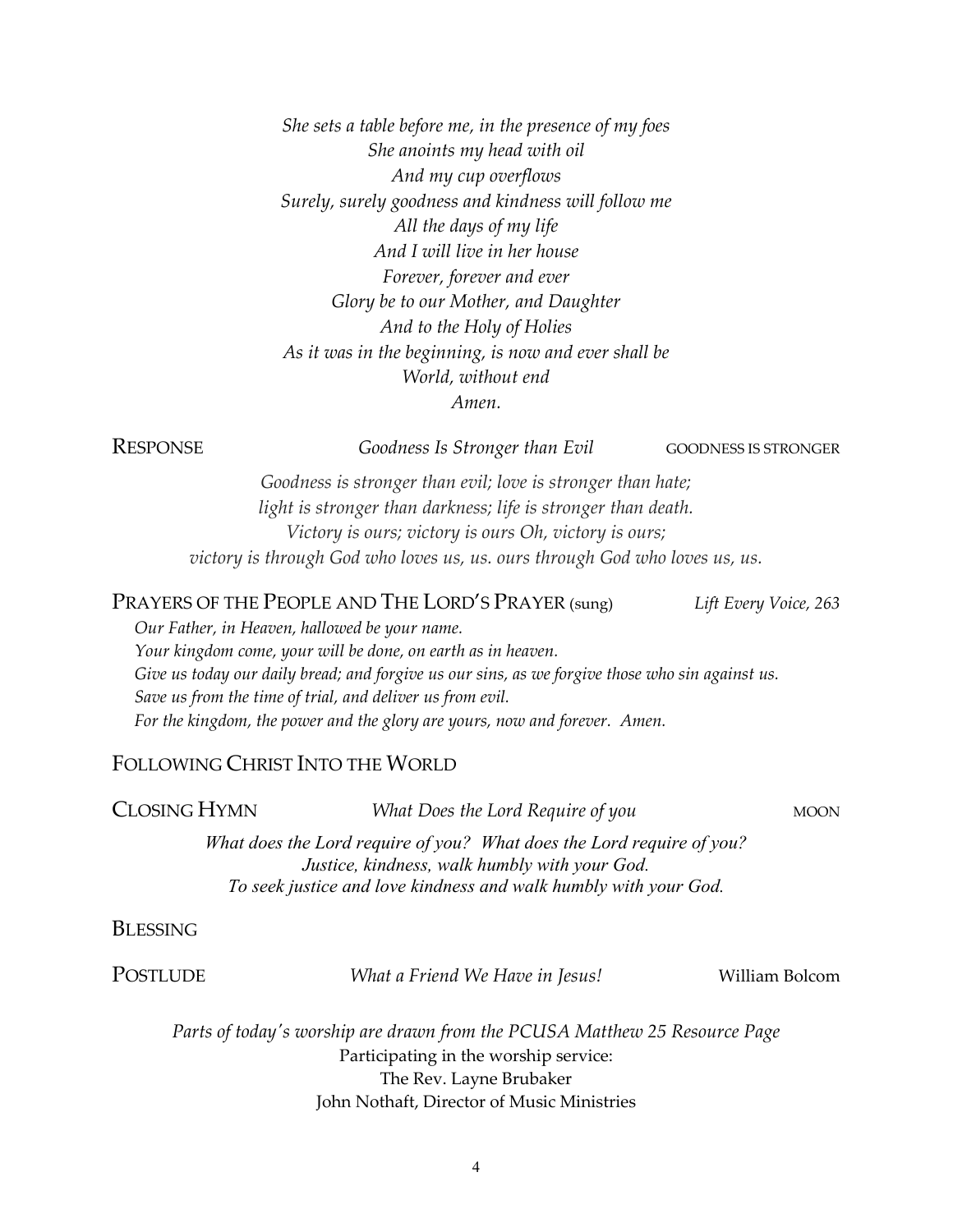Katy Morgan – Soprano ~ Jeannette Mulherin, Alto Evan Ayars, Tenor ~ Zachary Gutierrez, Bass The Rev. Dr. Scott Ramsey Rachel Russell, Lay Reader Jackie Hager – Minute for Mission

\*\*\*\*\*\*\*\*\*\*\*\*\*\*

To honor Black History Month Lewinsville's Music Ministry will be performing works of African American composers throughout the month. As part of Lewinsville's mission, may we continue to promote and engage with underrepresented and underserved populations.

Florence Price (1887-1953) was the first black female composer to have a symphony performed by a major American orchestra when the Chicago Symphony Orchestra played the world premiere of her Symphony No. 1 in E minor in 1933. She was trained at the New England Conservatory of Music and was a Professor at Shorter College in Arkansas. She married a prominent civil rights attorney and returned to Little Rock, but racial violence — including a lynching in 1927 — caused her family to move to Chicago. Price composed over 300 works for orchestra, piano, organ, voice, and more during her prolific career. Her music brings together the European classical tradition in which she was trained and the haunting melodies of African American spirituals and folk tunes.

Bobby McFerrin (1950-) The 10-time Grammy winner singlehandedly redefined the role of the human voice with his a cappella hit "Don't Worry, Be Happy," his collaborations with Yo-Yo Ma, Chick Corea, and as conductor of St. Paul Chamber Orchestra, New York Philarmonic, and Vienna Philharmonic, his improvising choir Voicestra, and his legendary solo vocal performances.

Lena McLin (1928-): Her uncle, Thomas A. Dorsey, is known as the father of gospel music. Rev. Dr. McLin is the recipient of the Chicago Music Awards 2003 Lifetime Achievement award and the Human Symphony's Foundation living legends award honoree in 2007 and She has been awarded honorary degrees from Virginia Union University and Spelman College.

### \*\*\*\*\*\*\*\*\*\*\*\*\*\*

**Today's Offering**: Click the "Make a Gift" button to give online at www.lewinsville.org. To give via text message, text 703-270-0451 with the amount you would like to contribute, then follow instructions.

*From the 175<sup>th</sup> Anniversary Notebook* - In anticipation of the 100<sup>th</sup> anniversary of Lewinsville in 1946, Mrs. Archer Haycock gave silk Christian and U.S. flags for display in the sanctuary. The war was over, and a spirit of patriotism was running high. The flags were dedicated Palm Sunday, April 14, 1946. There is no record of any flag on display prior to 1946. Mrs. Haycock's gift has been replaced at least twice in the years since, and each time, a memorial gift has made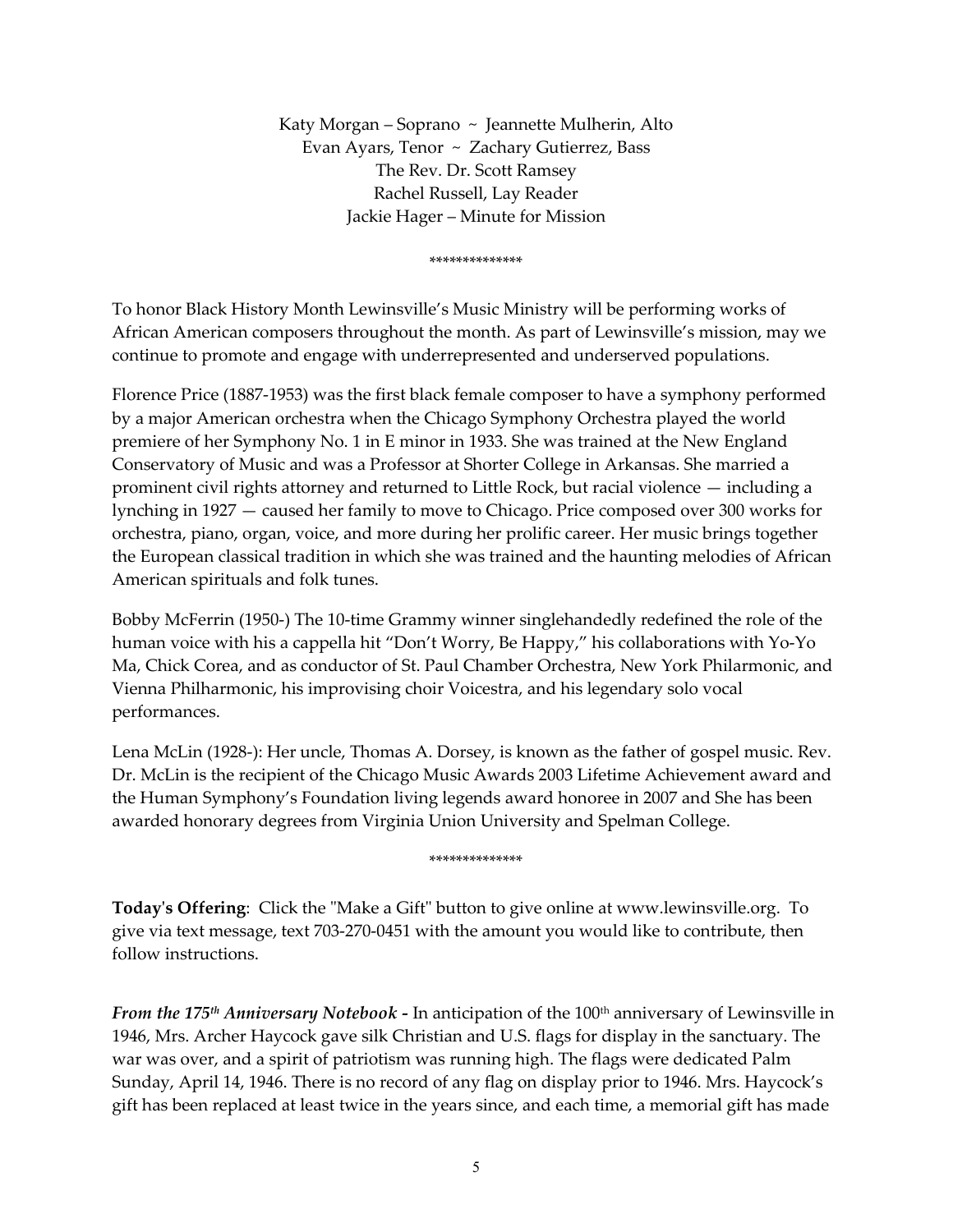them possible. In 1967 new flags were donated exclusively for *outdoor* use during services in "The Chapel in the Church Yard." That story will come from another page in the Anniversary Notebook. *175 Years! A Shared Journey of Faith—1846-2021* \*\*\*\*\*\*\*\*\*\*\*\*\*\*

# **Announcements for the Week of February 1 3 , 2022**

**ZOOM COFFEE HOUR -** Immediately after the Livestream 11:00 a.m. service, all are invited to a Coffee Hour Zoom for a time of fellowship and connection. During the weeks when we are livestream only, this casual, short Zoom (about 20-25 minutes) will give us a chance to "see" each other and check-in. Pastors will join as quickly as they can get on the computer after the postlude!

<https://us02web.zoom.us/j/83983064126?pwd=UWVyOGNtUlZpWFVIN0hmU0VlTUZSdz09> If you need the call-in number, email Pastor Jen [jdunfee@lewinsville.org](mailto:jdunfee@lewinsville.org)

**SOUPER BOWL OF CARING - TODAY** the Lewinsville Youth Group will be hosting the Souper Bowl of Caring Fundraiser. This year all the funds collected will be given in the form of grocery gift cards to an Afghan family our church is supporting. [Click here](https://www.lewinsville.org/events/souper-bowl-of-caring/) for more information and how to contribute online.

**OUR STEPHEN MINISTER TRAINEES** - will discuss "Distinctively Christian Caring" this week. They'll look at how prayer and Bible reading can support their approach to caregiving, recognizing the Stephen Ministry mantra that "The Stephen Minister is the caregiver, and God is the Curegiver." The Stephen Minister is not a pastoral counselor or solely a friend, but a trained listener whose faith impacts everything he or she does and who relies on the presence of the Holy Spirit.

**MARK YOUR CALENDAR FOR SATURDAY FEBRUARY 26** - All young adults are welcome to join us for a hike around Burke Lake. (7315 Ox Rd, Fairfax Station, VA 22039) followed by a picnic lunch. We will meet at Shelter A at 10am. The hike is easy (very little to no incline) but is approximately 5 miles around the lake. Young Adults from Immanuel Presbyterian Church will be joining us for this outing. Reach out to Layne with any questions. [Lbrubaker@lewinsville.org](mailto:Lbrubaker@lewinsville.org)

**LENTEN EXPERIENCE -** If you are interested in learning more about Pastor Layne's former Congregation, Hagar's Community Church – a Church planted on the inside of the largest Women's prison in Washington State, plan to join us this Lent as we read through *Fury and Grace; Forty Days of Paintings and Poetry From Prison,* a Lenten Devotional written by the Congregants of Hagar's Community Church. We will meet weekly on Wednesday evenings at 6:00 via zoom to discuss the book and to hear stories and lessons from Pastor Layne that she gleaned from her time with Hagar's Community Church.

This Lenten guide invites you to walk with members of Hagar's Community Church – a church